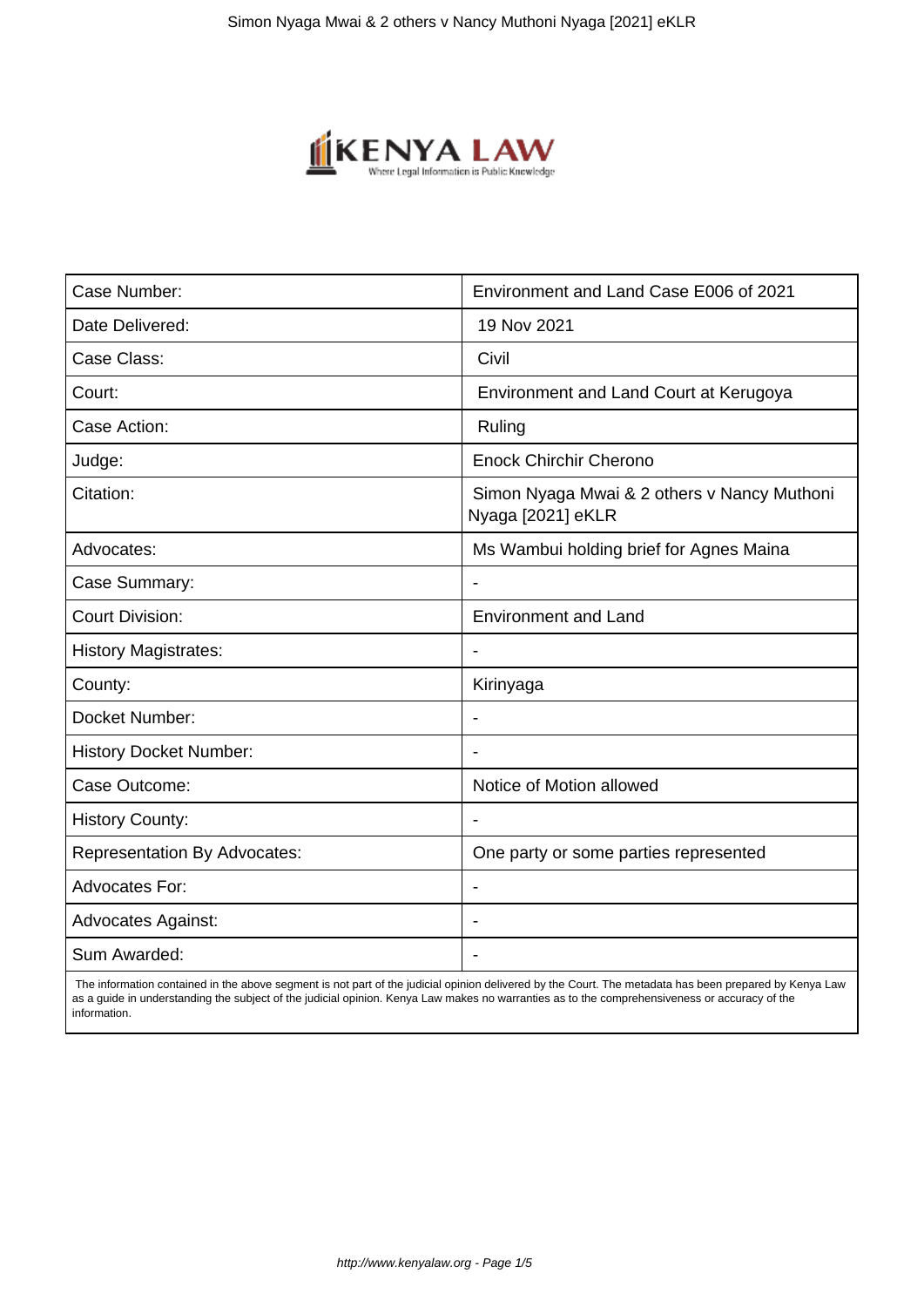#### **REPUBLIC OF KENYA**

### **IN THE ENVIRONMENT AND LAND COURT**

# **AT KERUGOYA**

## **ELC CASE NO. E006 OF 2021**

**ALICE WANJIKU MUTHIKE.........................................................2ND PLAINTIFF/APPLICANT**

**ROSE WANJIRU NYAGA..................................................................3RD PLAINTIFF/APPLICANT**

**VERSUS**

**NANCY MUTHONI NYAGA............................................................DEFENDANT/RESPONDENT**

### **RULING**

By a Notice of Motion dated 15<sup>th</sup> February 2021, the Plaintiff/Applicant is seeking the following orders;

i) (Spent).

ii) THAT this Honourable Court be pleased to issue prohibitory orders in respect of L.R NO. GICHUGU/SETTLEMENT/SCHEME/161 pending the hearing and determination of this suit.

iii) THAT the Respondent either by herself, her servants and/or agents or otherwise whosoever be restrained from evicting and/or interfering with the Applicant's peaceful occupation of L.R NO. GICHUGU/SETTLEMENT/SCHEME/161 pending the hearing and determination of this suit.

iv) THAT the costs of this Application be borne by the Respondent.

The said application is premised on the following five Grounds:

(a) THAT the Applicants have lived their entire life on the suit land being L.R. NO. GICHUGU/SETTLEMENT/SCHEME/161 which land was, before its subsequent registration in the name of the Respondent, family land, and the Applicants herein belong to the family by dint of being Grand-children to one GRACE NJOKI KAMAU (deceased) who was to be registered as proprietor as the suit land was clan land.

(b) THAT the Applicants recently found out that the Defendant caused the land to be solely registered in her name when the said Respondent started threatening to evict the Applicants and bringing strangers to the land to view the land with an aim of buying it.

(c) THAT the Applicants have reliably learnt that the Respondent is in the process of selling the suit land and this could very well render them homeless and destitute yet they also had every right to be registered as owners or beneficiaries of the land save for the Respondent being registered solely as proprietor.

(d) THAT the Applicants place reliance on the doctrine of customary trust and aver that the Respondent was a wife to the son of the said GRACE NJOKI KAMAU (deceased) and the said Respondent was not solely entitled to the land as she holds it in trust of the family.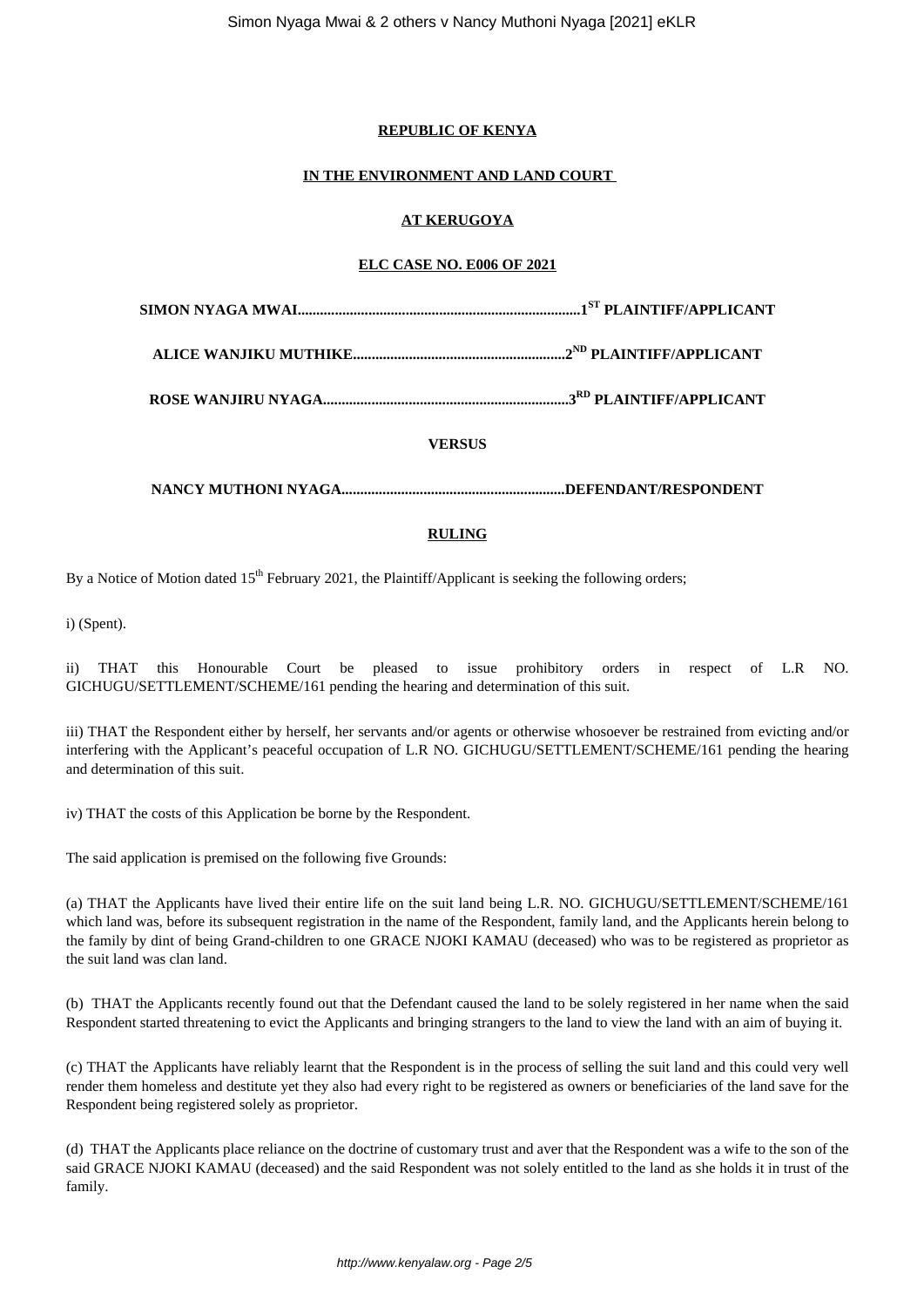(e) THAT unless the orders sought herein are issued, the Applicants stand to suffer irreparable harm and loss by being evicted from their land and losing the same to  $3<sup>rd</sup>$  parties.

#### **APPLICANTS SUMMARY OF FACTS**

The Applicants in their Supporting Affidavit made the following depositions:

(1) THAT the 1st Plaintiff/Applicant is the son of MWAI KAMAU (deceased) who was the son of GRACE NJOKI KAMAU (deceased) and the said GRACE NJOKI KAMAU was to be registered as proprietor of the suit land which was clan land.

(2) THAT the  $2<sup>nd</sup>$  plaintiff/Applicant is the daughter of PETER MUTHIKE KAMAU (deceased) who was the son of GRACE NJOKI KAMAU (deceased) and the said GRACE NJOKI KAMAU was to be registered as proprietor of the suit land which was clan land.

(3) THAT the 3rd Plaintiff/Applicant is the daughter of SIMON NYAGA KAMAU (deceased) who was the son of GRACE NJOKI KAMAU (deceased) and the said GRACE NJOKI KAMAU (deceased) was to be registered as proprietor of the suit land which was clan land.

(4) THAT the Defendant/Respondent was the wife of the said SIMON NYAGA KAMAU (deceased) and is the mother to the  $3<sup>rd</sup>$ Applicant herein.

(5) THAT the Applicants herein were all born on the suit land and have lived thereupon all their lives. They have also extensively developed the suit land in their respective portions.

(6) THAT the suit land was previously registered in the name of the now defunct County Council of Kirinyaga which land was originally clan land and was to devolve to the Applicants' grand mother and her children who however are now all deceased.

(7) THAT the Respondent herein, without any color of right and without the knowledge and/or consent of the other beneficiaries to the land, proceeded to have the suit land solely registered in her name and this was done on 06/07/2007.

(8) THAT the Applicants had no idea that the Respondent herein had proceeded to be issued with the certificate of title to the land on 11/07/2007 until the said Respondent started threatening them with eviction and also bringing strangers to the land who they later found out that they are proposed buyers of the suit land.

(9) THAT the Applicants have reliably learnt that the Respondent is in the process of selling off the suit land and this could very well render them homeless and destitute yet they also had every right to be registered as owners or beneficiaries of the land save for the Respondent being registered solely as proprietor

(10) THAT the Applicants place reliance on the doctrine of customary trust and aver that that the Respondent was the wife to the son of the sad GRACE NJOKI KAMAU (deceased), one SIMON NYAGA KAMAU (deceased) and the said Respondent was not solely entitled to the land as she holds it in trust of the family.

*(11)* THAT the Applicants wholly place reliance in *Section 28 of the Land Registration Act.*

(12) THAT unless the orders sought herein are issued, the Applicants stand to suffer irreparable harm and loss by being evicted from their land and losing the same to  $3<sup>rd</sup>$  parties.

The Respondent filed a replying Affidavit in response to the said Application and made the following depositions:-

1) THAT I strongly oppose the Notice of Motion as the same is misconceived, vexatious, mischievous and hence an abuse of court process.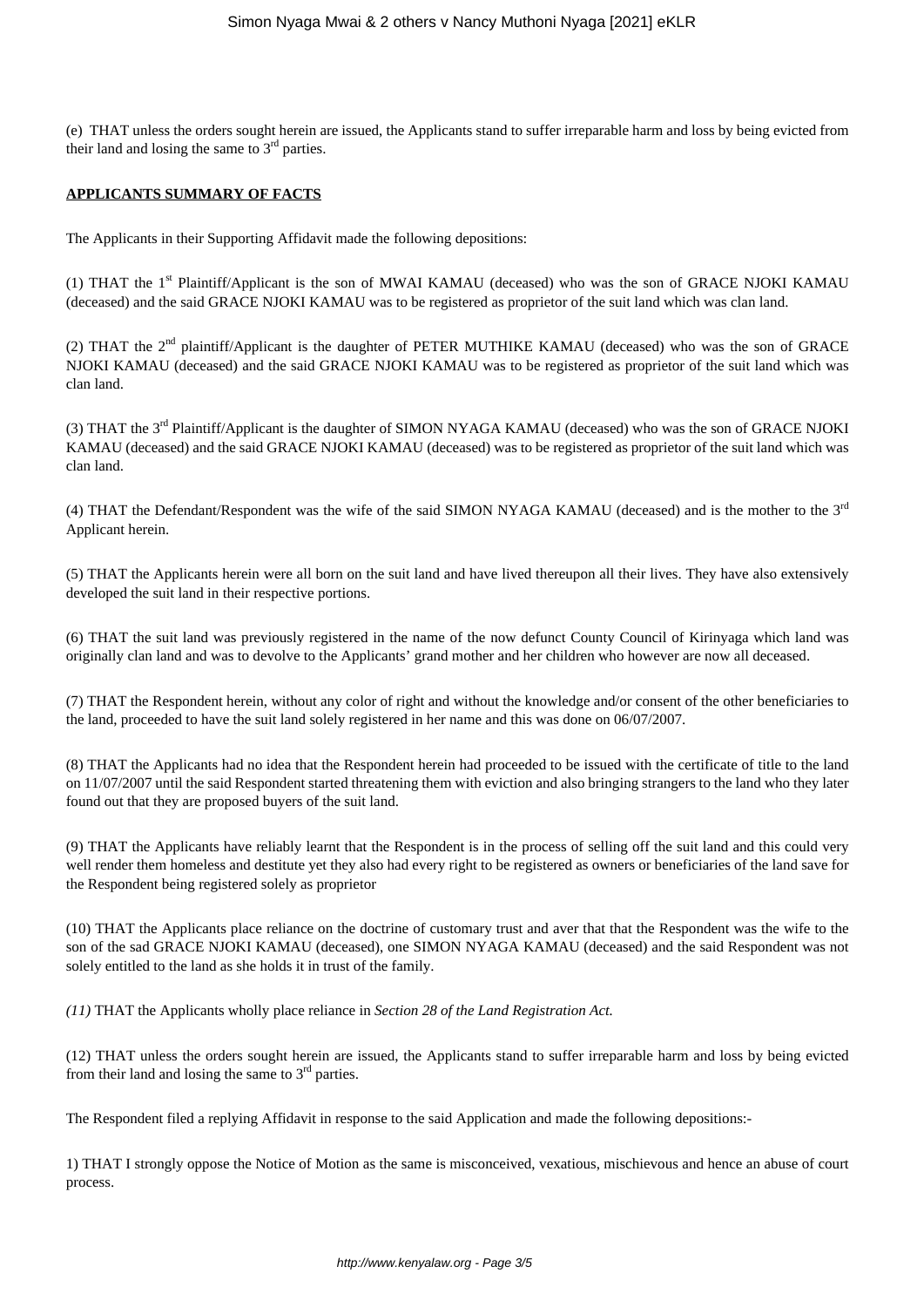2) THAT I do not hold land parcel No. GICHUGU/SETTLEMENT/SCHEME/161 in trust for the Applicants.

3) THAT the aforesaid parcel of land was initially allocated to my late husband Simon Kamau.

4) THAT the allocation was done during the life time of Grace Njoki Kamau who was my mother in law and the mother of my husband.

5) THAT my husband was from Muranga County where his father's ancestral land was and where his siblings could claim customary trust.

6) THAT after the death of my husband, I successfully applied for the change of name of my husband to my name in the land parcel number GICHUGU/SETTLEMENT/SCHEME/16.

7) That the County Council of Kirinyaga as it was then informed the Commissioner of Lands of the approval.

8) THAT my husband died on  $29<sup>th</sup>$  October, 1999 and I was issued with a letter by the Area Chief confirming the death to enable me apply for death certificate.

9) THAT the Applicants have never lived in the parcel of land in issue and they cannot claim customary trust just because my husband had accommodated his mother Grace Njoki Kamau in his land.

10) THAT the Applicants have not exhibited any application by Grace Njoki Kamau for allocation of the land.

11) THAT my late husband was not holding the land in trust for anyone and none of the Applicants claimed the same during my husband's life time.

12) THAT Peter Muthike was a brother to my husband and though he was buried in my land illegally after an order was issued and served in Kerugoya Chief Magistrate's Court Civil Case No. E005 of 2021.

13) THAT even PETER Muthike's children do not reside in my land.

14) THAT my mother in law had no claim on my husband's land the reasons why she never claimed the same during her life time.

15) THAT my registration in my husband's land was regular and with no customary trust alleged.

#### **LEGAL ANALYSIS AND DECISION**

I have considered the Notice of Motion, the supporting affidavit and the annextures thereto. I have also considered the replying affidavit, annextures in support and the rival submissions. An order for inhibition is a discretionary power which a Court can issue for a particular period pending further directions. The Applicant is seeking the inhibition orders pending the hearing and determination of the main suit. From the prayers in the plaint dated 15/02/2021, the Applicants are seeking for inter-alia orders of declaration that the Defendant/Respondent holds the suit land parcel No. GICHUGU/SETTLEMENT/SCHEME/161 in trust for herself and the Applicants. The issue of trust can only be determined by calling of witnesses. The Applicants contend that unless the orders sought are granted, the Respondent may dispose of the subject matter thereby rendering the hearing an academic exercise. I agree with the arguments by the Applicants that unless the subject matter of the dispute is preserved, the hearing of this suit will be rendered nugatory and an exercise in futility. In the result, I find the Notice of Motion dated 15/02/2021 merited and the same is allowed as prayed. Costs in the cause.

# **JUDGMENT DATED, DELIVERED IN OPEN COURT AT KERUGOYA AND SIGNED THIS 19TH DAY OF NOVEMBER, 2021.**